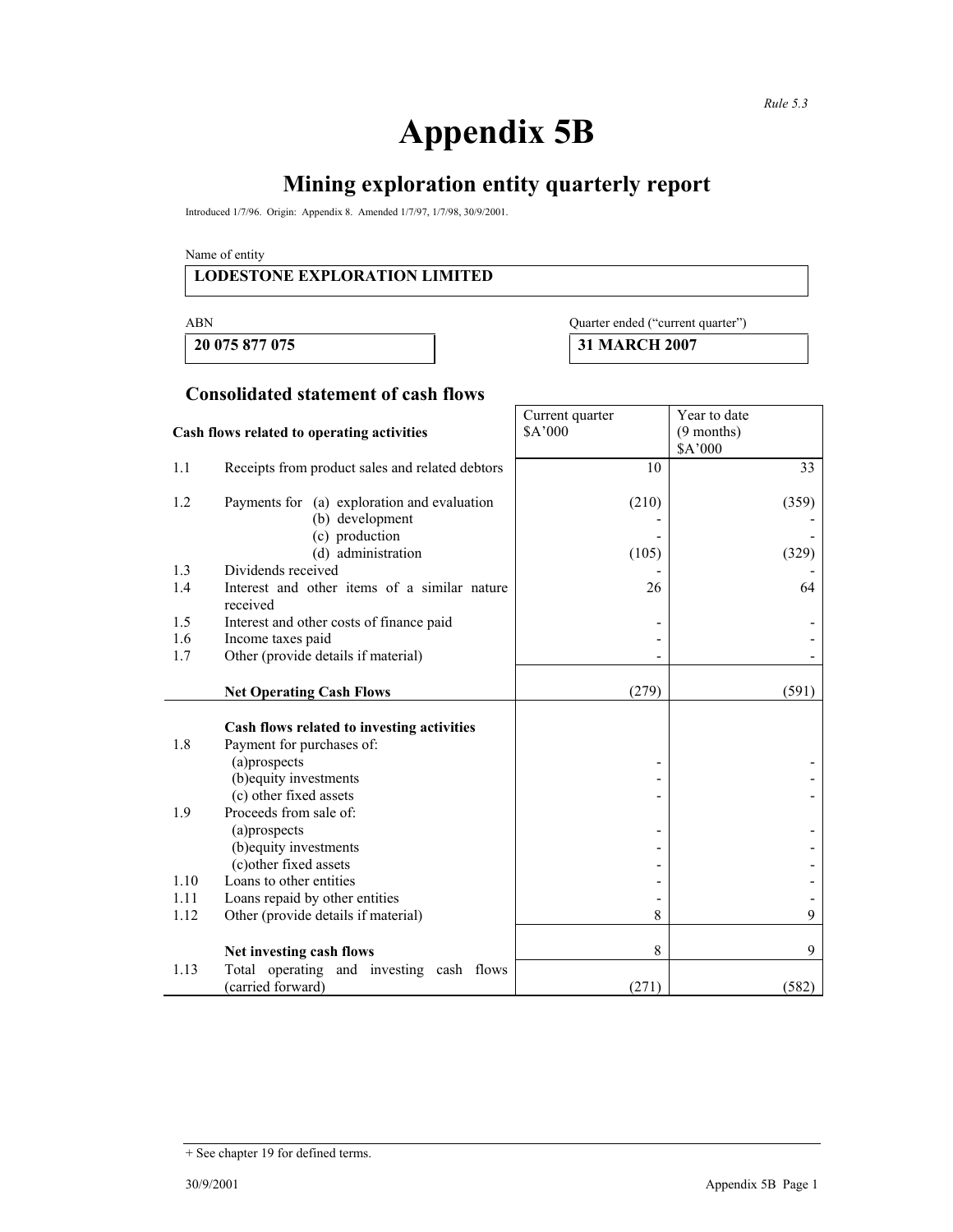| 1.13 | Total operating and investing cash flows<br>(brought forward) | (271) | (582) |
|------|---------------------------------------------------------------|-------|-------|
|      |                                                               |       |       |
|      | Cash flows related to financing activities                    |       |       |
| 1.14 | Proceeds from issues of shares, options, etc.                 |       | 2,353 |
| 1.15 | Proceeds from sale of forfeited shares                        |       |       |
| 1.16 | Proceeds from borrowings                                      |       |       |
| 1.17 | Repayment of borrowings                                       |       |       |
| 1.18 | Dividends paid                                                |       |       |
| 1.19 | Other $-$ Share issue costs                                   | (24)  | (267) |
|      | Net financing cash flows                                      | (23)  | 2,086 |
|      | Net increase (decrease) in cash held                          | (294) | 1,504 |
| 1.20 | Cash at beginning of quarter/year to date                     | 1,910 | 112   |
| 1.21 | Exchange rate adjustments to item 1.20                        |       |       |
| 1.22 | Cash at end of quarter                                        | 1,616 | 1,616 |

### **Payments to directors of the entity and associates of the directors Payments to related entities of the entity and associates of the related entities**

|      |                                                                  | Current quarter<br><b>SA'000</b> |
|------|------------------------------------------------------------------|----------------------------------|
| 1.23 | Aggregate amount of payments to the parties included in item 1.2 | 68                               |
| 1.24 | Aggregate amount of loans to the parties included in item 1.10   | Nil                              |

1.25 Explanation necessary for an understanding of the transactions

#### **Non-cash financing and investing activities**

2.1 Details of financing and investing transactions which have had a material effect on consolidated assets and liabilities but did not involve cash flows

Nil

2.2 Details of outlays made by other entities to establish or increase their share in projects in which the reporting entity has an interest

Nil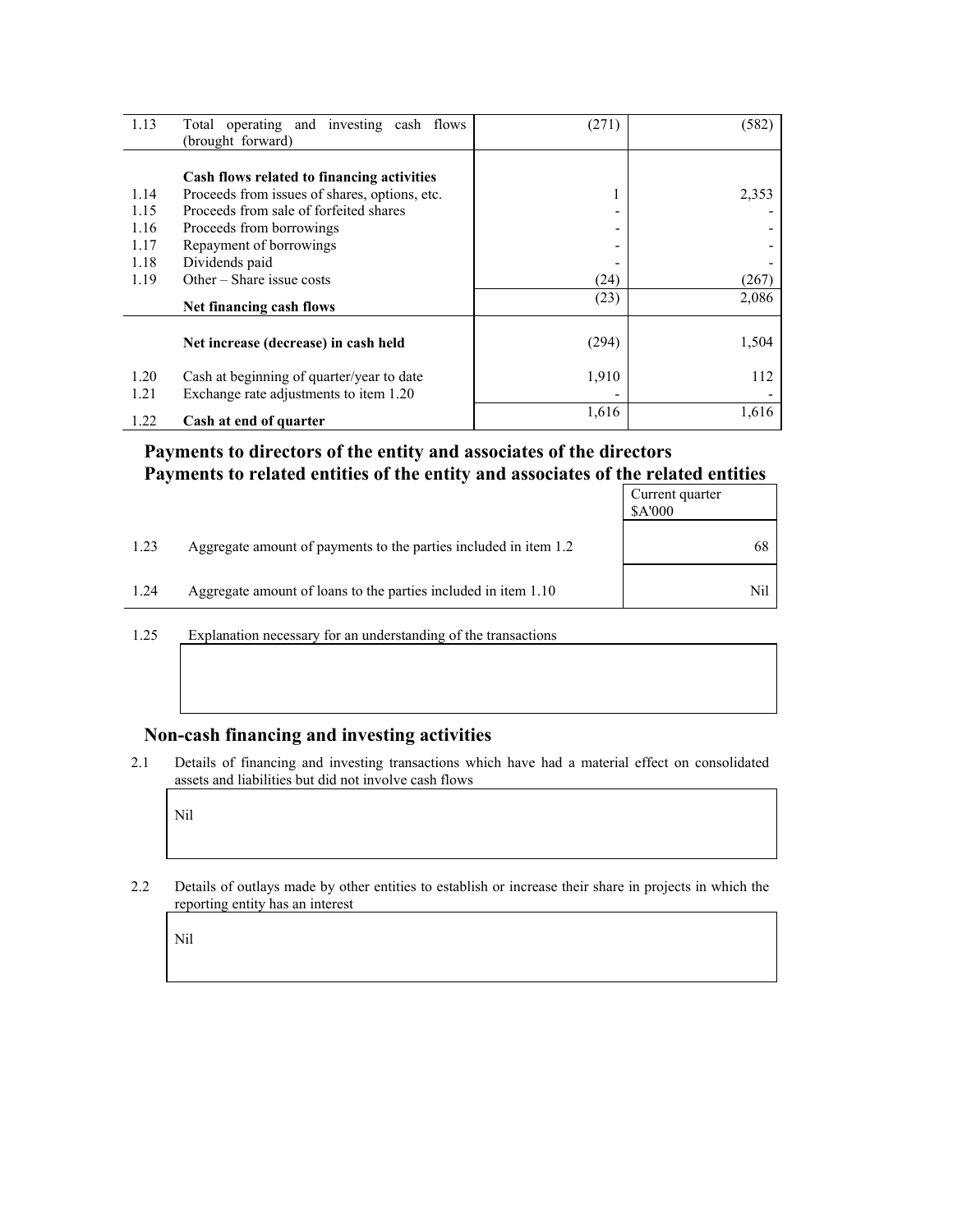## **Financing facilities available**

*Add notes as necessary for an understanding of the position.* 

|      |                             | Amount available<br>\$A'000 | Amount used<br>\$A'000 |
|------|-----------------------------|-----------------------------|------------------------|
| -3.1 | Loan facilities             | Nil                         | Nil                    |
| 3.2  | Credit standby arrangements | Nil                         | Nil                    |

## **Estimated cash outflows for next quarter**

|     | Total                      | 720     |
|-----|----------------------------|---------|
| 4.2 | Development                |         |
| 4.1 | Exploration and evaluation | 720     |
|     |                            | \$A'000 |

## **Reconciliation of cash**

| Reconciliation of cash at the end of the quarter (as<br>shown in the consolidated statement of cash flows) to<br>the related items in the accounts is as follows. |                                                  | Current quarter<br>A'000 | Previous quarter<br>\$A'000 |
|-------------------------------------------------------------------------------------------------------------------------------------------------------------------|--------------------------------------------------|--------------------------|-----------------------------|
| 5.1                                                                                                                                                               | Cash on hand and at bank                         | 16                       | 10                          |
| 5.2                                                                                                                                                               | Deposits at call                                 | 1,600                    | 1,900                       |
| 5.3                                                                                                                                                               | Bank overdraft                                   |                          |                             |
| 5.4                                                                                                                                                               | Other (provide details)                          |                          |                             |
|                                                                                                                                                                   | <b>Total: cash at end of quarter (item 1.22)</b> | 1,616                    | 1,910                       |

### **Changes in interests in mining tenements**

|     |                                                                     | Tenement<br>reference | Nature of interest<br>(note (2)) | Interest at<br>beginning<br>of quarter | Interest at<br>end of<br>quarter |
|-----|---------------------------------------------------------------------|-----------------------|----------------------------------|----------------------------------------|----------------------------------|
| 6.1 | Interests in mining<br>tenements relinquished,<br>reduced or lapsed | Mt Morgan<br>District | Wholly Owned EPM's               | 134 sq kms                             | 62 sq kms                        |
| 6.2 | Interests in mining<br>tenements acquired or<br>increased           | Mt Morgan<br>District | Wholly Owned EPM                 |                                        | 30 sq kms                        |

<sup>+</sup> See chapter 19 for defined terms.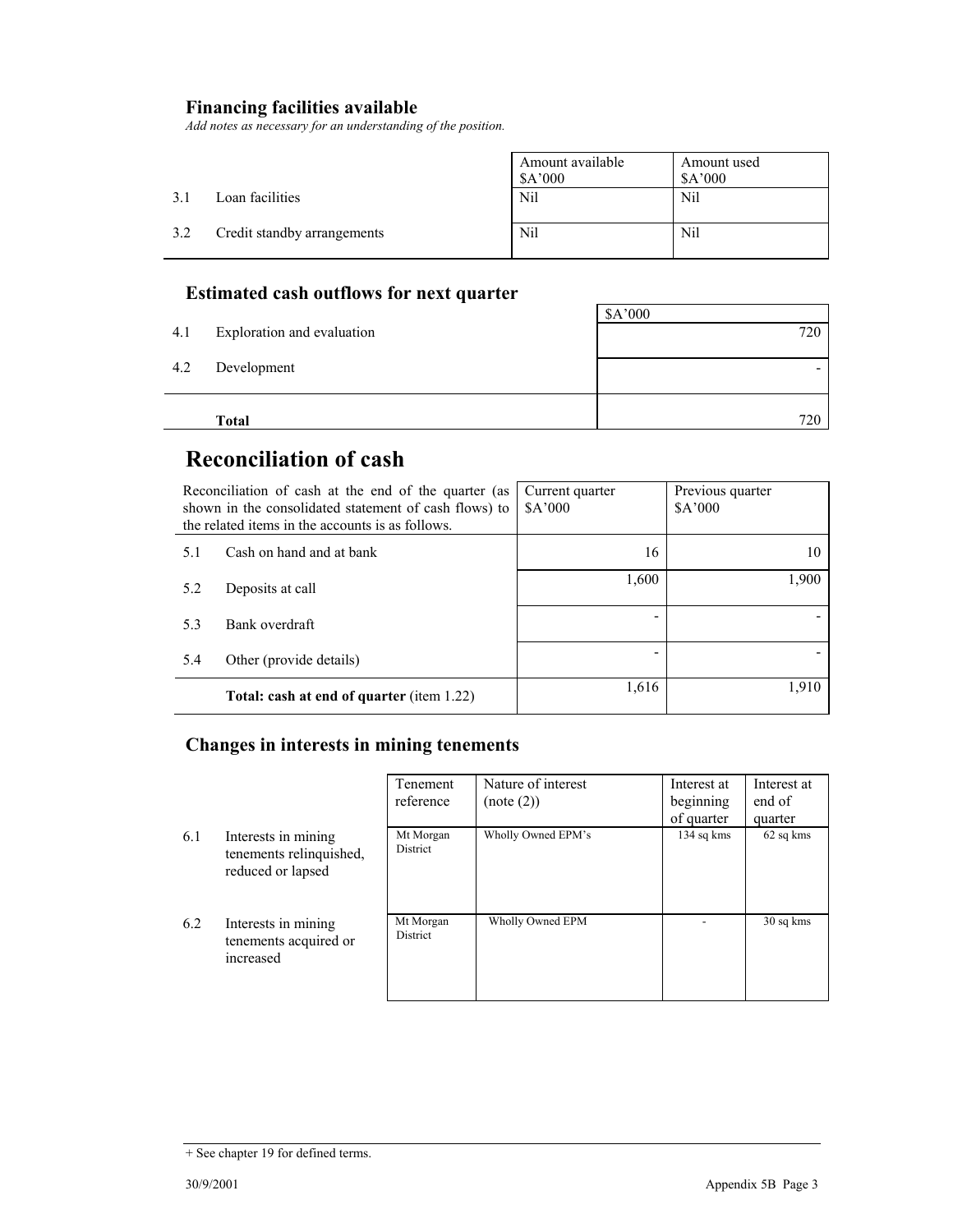#### **Issued and quoted securities at end of current quarter**

*Description includes rate of interest and any redemption or conversion rights together with prices and dates.* 

|      |                                                                                                                           | Total number                                  | Number quoted                          | Issue price per<br>security (see note<br>$3)$ (cents) | Amount paid up per<br>security (see note 3)<br>(cents) |
|------|---------------------------------------------------------------------------------------------------------------------------|-----------------------------------------------|----------------------------------------|-------------------------------------------------------|--------------------------------------------------------|
| 7.1  | Preference<br><sup>+</sup> securities                                                                                     |                                               |                                        |                                                       |                                                        |
| 7.2  | (description)<br>Changes during<br>quarter<br>(a) Increases<br>through issues<br>(b) Decreases                            |                                               |                                        |                                                       |                                                        |
|      | through returns of<br>capital, buy-backs,<br>redemptions                                                                  |                                               |                                        |                                                       |                                                        |
| 7.3  | <sup>+</sup> Ordinary<br>securities                                                                                       | 113,324,535                                   | 113,324,535                            | Fully paid                                            | Fully paid                                             |
| 7.4  | Changes during<br>quarter<br>(a) Increases<br>through issues<br>(b) Decreases<br>through returns of<br>capital, buy-backs |                                               |                                        |                                                       |                                                        |
|      | (c) Increase<br>through options<br>exercised                                                                              | 10,000                                        | 10,000                                 | Fully paid                                            | Fully paid                                             |
| 7.5  | <sup>+</sup> Convertible debt<br>securities<br>(description)                                                              | N/A                                           |                                        |                                                       |                                                        |
| 7.6  | Changes during<br>quarter<br>(a) Increases<br>through issues<br>(b) Decreases<br>through securities<br>matured, converted |                                               |                                        |                                                       |                                                        |
| 7.7  | <b>Options</b><br>(description and                                                                                        |                                               |                                        | Exercise price                                        | Expiry date                                            |
|      | conversion factor)                                                                                                        | 30,934,634<br>800,000<br>501,000<br>2,000,000 | 30,934,634<br>$\overline{\phantom{0}}$ | 5 cents<br>30 cents<br>20 cents<br>5 cents            | 21/07/08<br>30/09/07<br>27/01/11<br>18/05/07           |
| 7.8  | Issued during<br>quarter                                                                                                  | N/A                                           |                                        |                                                       |                                                        |
| 7.9  | <b>Exercised</b> during<br>quarter                                                                                        | 10,000                                        | 10,000                                 | 5 cents                                               | 21/07/08                                               |
| 7.10 | <b>Expired during</b><br>quarter                                                                                          | $\rm N/A$                                     |                                        |                                                       |                                                        |
| 7.11 | <b>Debentures</b><br>(totals only)                                                                                        | $\rm N/A$                                     |                                        |                                                       |                                                        |
| 7.12 | <b>Unsecured notes</b><br>(totals only)                                                                                   | $\rm N/A$                                     |                                        |                                                       |                                                        |